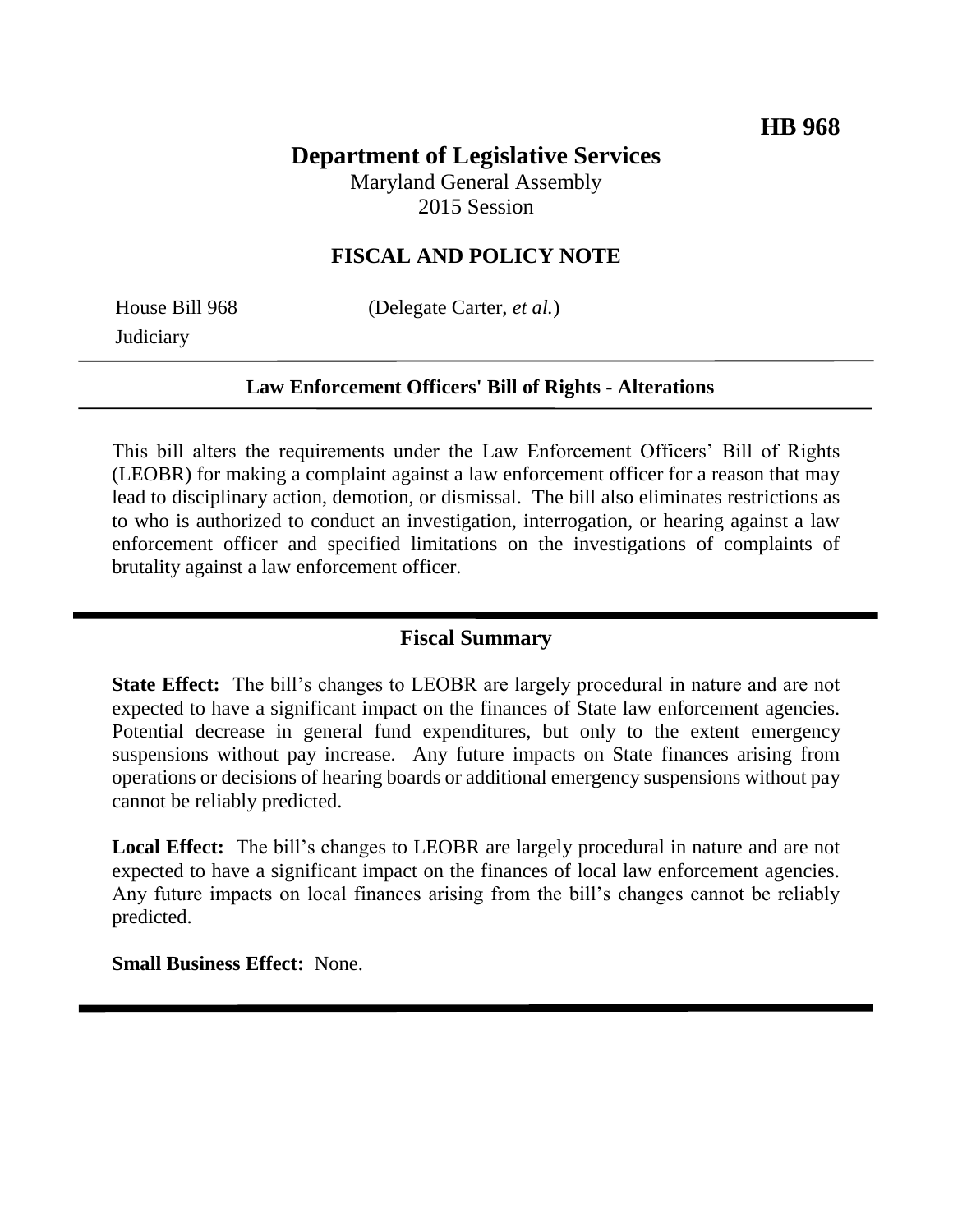## **Analysis**

**Bill Summary:** An investigation or interrogation does not prohibit an officer from describing an incident under investigation or prohibit the law enforcement agency from questioning an officer about an incident. Information and evidence acquired during an investigation may not be shared with the law enforcement officer under investigation or the law enforcement officer's counsel or representative until after the law enforcement officer has been questioned.

A law enforcement agency is prohibited from bringing administrative charges against a law enforcement officer unless the agency files the charges within one year after the conclusion of a civil claim, any part of which is settled or resolved in favor of a plaintiff. Within 30 days of the completion of an investigation, the chief must (1) review the entire record of the investigation and (2) issue a final order. The chief must take into consideration the law enforcement officer's past job performance as a factor before imposing a penalty.

If the investigation or interrogation results in a demotion, dismissal, transfer, loss of pay, reassignment, or similar action that is considered punitive, the law enforcement officer is entitled to an appeal (currently a hearing) on the issues by a hearing board to contest the law enforcement agency's action. A law enforcement officer who has been convicted, including a plea resulting in probation before judgment, of a misdemeanor involving dishonesty or violence, a misdemeanor committed while on duty, or any felony, is not entitled to a hearing.

The hearing board may consist of at least three members who are residents of the jurisdiction served by the law enforcement officer. A law enforcement officer must request a hearing by a hearing board within 30 days of the imposition of disciplinary action. The hearing must commence within 90 days of a request by a law enforcement officer. After a hearing, the hearing board is authorized to (1) affirm the disciplinary decision and penalties imposed or (2) overturn the disciplinary decision resulting in the removal of all penalties. The bill repeals a provision that the decision of the hearing board as to findings of fact and any penalty is final under specified conditions.

On written request, a law enforcement officer may have expunged from any file the record of a formal complaint made against the officer if at least three years have passed since the final disposition by the law enforcement agency or hearing board *with no additional complaints*.

If a law enforcement officer is charged with a *crime*, rather than a *felony*, the chief is authorized to impose an emergency suspension of police powers without pay.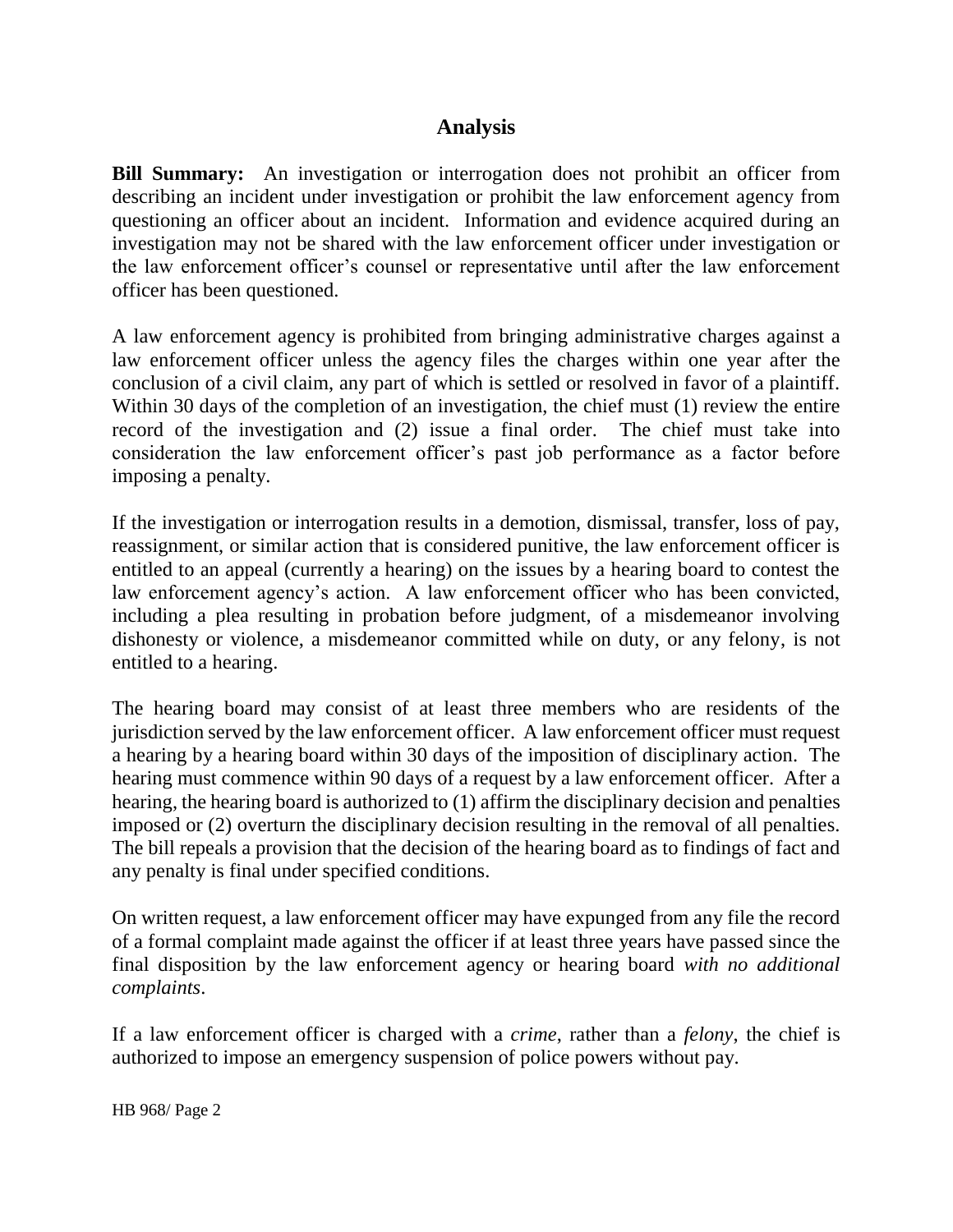**Current Law:** LEOBR was enacted in 1974 to guarantee police officers specified procedural safeguards in any investigation that could lead to disciplinary action. It extends to police officers of 23 specified State and local agencies. It does not grant collective bargaining rights. The investigation or interrogation by a law enforcement agency of a law enforcement officer for a reason that may lead to disciplinary action, demotion, or dismissal must be conducted in accordance with LEOBR.

The investigating officer or interrogating officer must be a sworn law enforcement officer or, if requested by the Governor, the Attorney General or a designee of the Attorney General. A complaint against a law enforcement officer alleging brutality in the execution of the officer's duties may not be investigated unless the complaint is sworn to, before an official authorized to administer oaths, by (1) the aggrieved individual; (2) a member of the aggrieved individual's immediate family; (3) an individual with firsthand knowledge obtained because the individual was present at and observed the alleged incident; or (4) if the alleged incident involves a minor child, the parent or guardian of the child.

Unless a complaint is filed within 90 days after the alleged brutality, an investigation that may lead to disciplinary action for brutality may not be initiated and an action may not be taken. The law enforcement officer under investigation must be informed of the name, rank, and command of the law enforcement officer in charge of the investigation, the interrogating officer, and each individual present during an interrogation. Before an interrogation, the law enforcement officer under investigation must be informed in writing of the nature of the investigation. If the officer is under arrest, or is likely to be placed under arrest as a result of the interrogation, the officer must be informed completely of all of the officer's rights before the interrogation begins.

Unless the seriousness of the investigation is of a degree that an immediate interrogation is required, the interrogation must be conducted at a reasonable hour, preferably when the officer is on duty. The interrogation is required to take place (1) at the office of the command of the investigating officer or at the office of the local precinct or police unit in which the incident allegedly occurred, as designated by the investigating officer or (2) at another reasonable and appropriate place. The officer under investigation may waive the right to have the interrogation take place at the office of the command of the investigating officer or at the office of the local precinct or police unit in which the incident allegedly occurred, as designated by the investigating officer.

All questions directed to the officer under interrogation must be asked by and through one interrogating officer during any one session of interrogation. This requirement must be consistent with a requirement that each interrogation session be for a reasonable period, allowing for personal necessities and rest periods as reasonably necessary.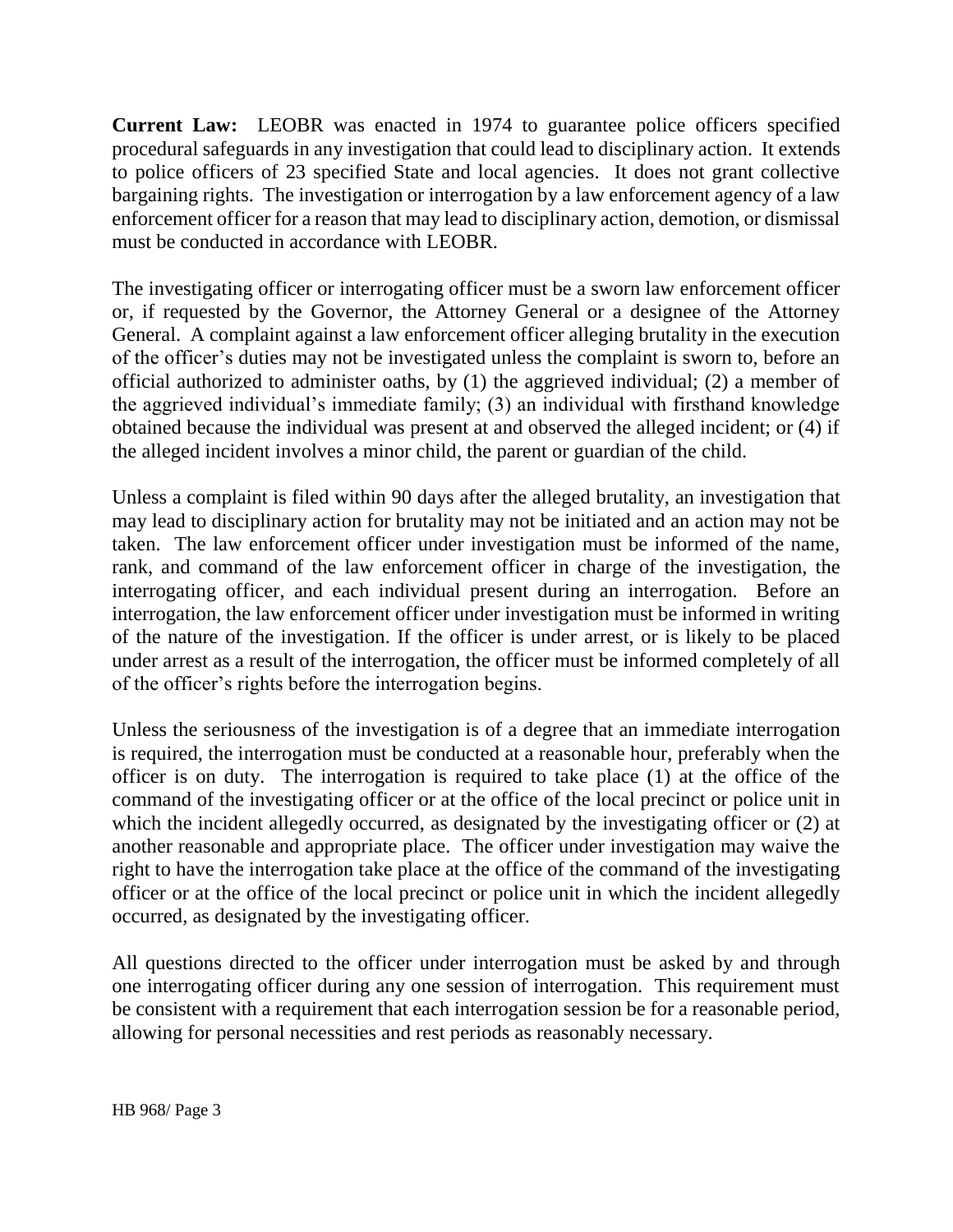The officer under interrogation may not be threatened with transfer, dismissal, or disciplinary action. On request, the officer under interrogation has the right to be represented by counsel or another responsible representative of the law enforcement officer's choice who must be present and available for consultation at all times during the interrogation. The interrogation must be suspended for a period of up to 10 days until representation is obtained. Within that 10-day period, the chief for good cause shown may extend the period for obtaining representation. The officer may waive this right to counsel. During the interrogation, the officer's counsel or representative may (1) request a recess at any time to consult with the officer; (2) object to any question posed; and (3) state on the record outside the presence of the law enforcement officer the reason for the objection.

A complete record must be kept of the entire interrogation, including all recess periods, of the law enforcement officer. The record may be written, taped, or transcribed. Upon completion of the investigation, and on request of the officer under investigation or the officer's counsel or representative, a copy of the record of the interrogation must be made available at least 10 days before a hearing.

The law enforcement agency may order the officer under investigation to submit to blood alcohol tests, blood, breath, or urine tests for controlled dangerous substances, polygraph examinations, or interrogations that specifically relate to the subject matter of the investigation. If the law enforcement agency orders the officer to submit to a test, examination, or interrogation, and the officer refuses to do so, the agency may commence an action that may lead to a punitive measure as a result of the refusal. If the law enforcement agency orders the officer to submit to a test, examination, or interrogation, the results are not admissible or discoverable in a criminal proceeding against the law enforcement officer.

If the law enforcement agency orders the officer to submit to a polygraph examination, the results of the examination may not be used as evidence in an administrative hearing unless the agency and the officer agree to the admission of the results. The officer's counsel or representative need not be present during the actual administration of a polygraph examination by a certified polygraph examiner if (1) the questions to be asked are reviewed with the law enforcement officer or the counsel or representative before the administration of the examination; (2) the counsel or representative is allowed to observe the administration of the examination; and (3) a copy of the final report of the examination by the examiner is made available to the officer or the counsel or representative within a reasonable time, up to 10 days, after completion of the examination.

Upon completion of an investigation and at least 10 days before a hearing, the officer under investigation must be (1) notified of the name of each witness and of each charge and specification against the officer and (2) provided with a copy of the investigatory file and any exculpatory information, if the law enforcement officer and the law enforcement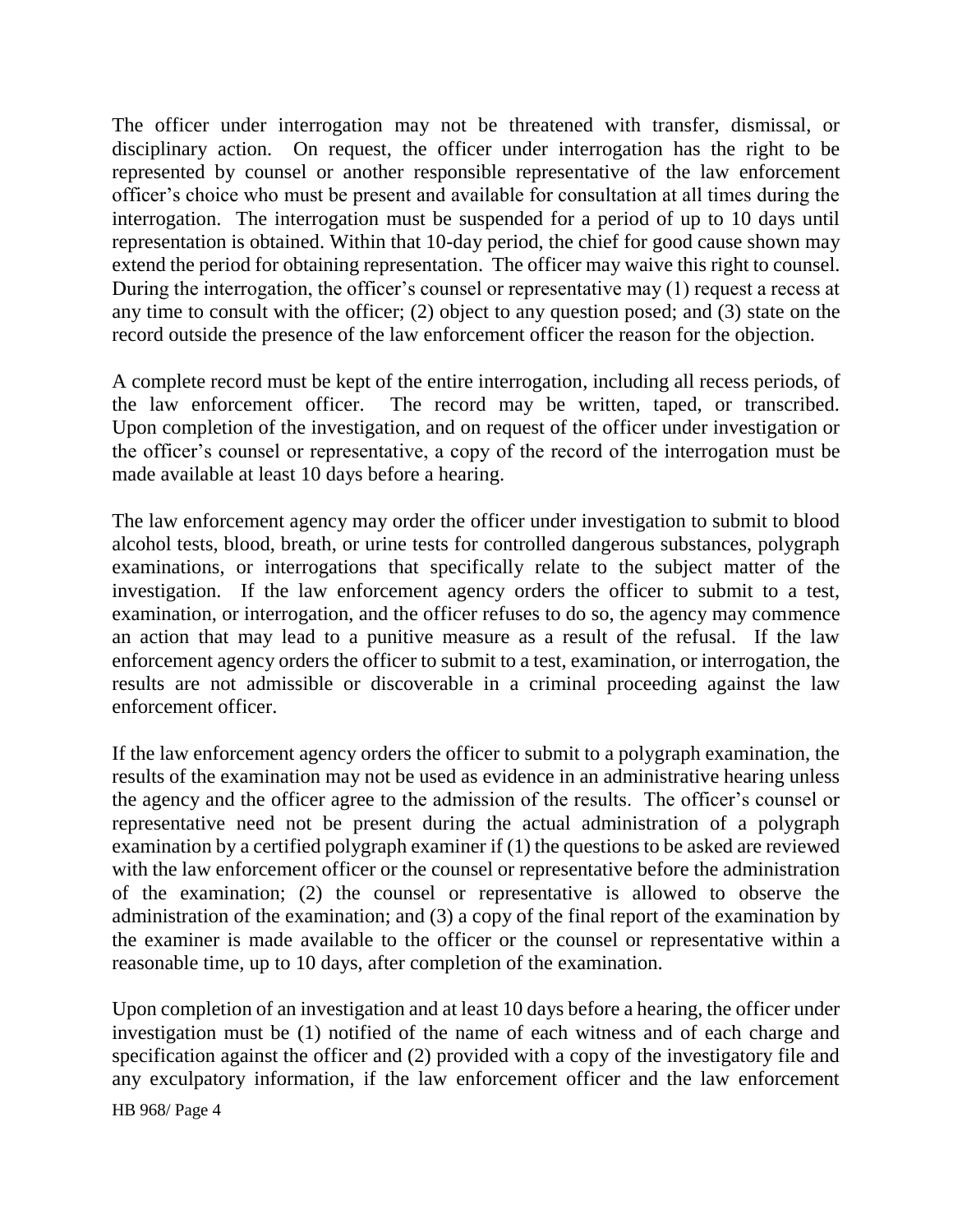officer's representative agree to execute a confidentiality agreement with the law enforcement agency not to disclose any material contained in the investigatory file and exculpatory information for any purpose other than to defend the law enforcement officer and pay a reasonable charge for the cost of reproducing the material.

The law enforcement agency may exclude from the exculpatory information provided to a law enforcement officer (1) the identity of confidential sources; (2) nonexculpatory information; and (3) recommendations as to charges, disposition, or punishment. The agency may not insert adverse material into a file of the officer, except the file of the internal investigation or the intelligence division, unless the officer has an opportunity to review, sign, receive a copy of, and comment in writing on the adverse material. The law enforcement officer may waive this right.

When a LEOBR investigation or interrogation results in a recommendation of demotion, dismissal, transfer, loss of pay, reassignment, or similar action that is considered punitive, the law enforcement officer is entitled to a hearing on the issues prior to the imposition of the disciplinary action. An officer who has been convicted of a felony is not entitled to a hearing.

Evidence with probative value that is commonly accepted by reasonable and prudent individuals in the conduct of their affairs is admissible and must be given probative effect. The hearing board must give effect to the rules of privilege recognized by law and must exclude incompetent, irrelevant, immaterial, and unduly repetitious evidence. Each record or document that a party desires to use must be offered and made a part of the record. Documentary evidence may be received in the form of copies or excerpts, or by incorporation by reference.

The hearing board process is bifurcated. First, the board meets to determine guilt. If the officer is found guilty of the charges, a second hearing is held to determine the level of discipline. The decision of the hearing board as to finding of fact and any penalty is final if (1) a chief is an eyewitness to the incident or (2) a law enforcement agency or the agency's superior governmental authority has agreed with an exclusive collective bargaining representative that the decision is final. The decision of the hearing board may then be appealed. Within 30 days after receipt of the recommendations of the hearing board, the chief must review the findings, conclusions, and recommendations of the hearing board and issue a final order. The final order may be appealed.

On written request, a law enforcement officer may have expunged from any file the record of a formal complaint under specified conditions.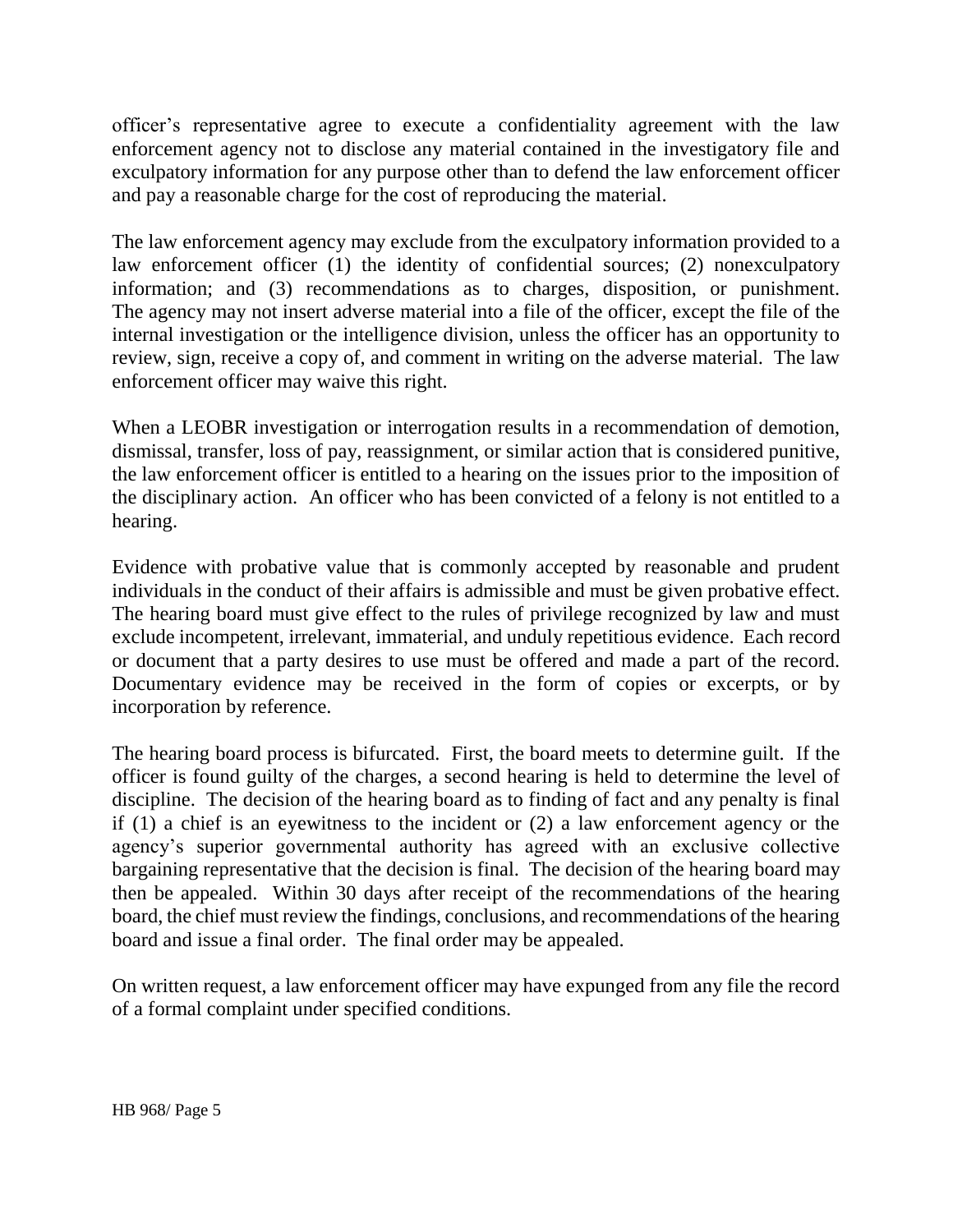If a law enforcement officer is charged with a *felony*, the chief may impose an emergency suspension of police powers without pay. A law enforcement officer who is suspended is entitled to a prompt hearing.

A law enforcement officer who is denied a right granted by LEOBR may apply to the circuit court of the county where the law enforcement officer is regularly employed for an order that directs the law enforcement agency to show cause why the right should not be granted. The officer may apply for the show cause order (1) either individually or through the officer's certified or recognized employee organization and (2) at any time prior to the beginning of a hearing by the hearing board. Chapter 165 of 2014 shifted primary responsibility for remedying investigative violations under LEOBR from the administrative hearing officer to the circuit court.

Chapter 234 of 2014 authorized a law enforcement agency that is required by law to disclose information for use as impeachment or exculpatory evidence in a criminal case, to maintain a list of law enforcement officers who have been found or alleged to have committed acts which bear on credibility, integrity, honesty, or other characteristics that would constitute exculpatory or impeachment evidence. The list may be maintained solely for the purpose of satisfying the disclosure requirement. A law enforcement agency is prohibited from taking certain punitive action against a law enforcement officer based solely on the fact that the law enforcement officer is included on the list.

**Background:** Reports from across the nation on the use of excessive force by police officers against members of the public (some of which have been videotaped and seen publicly) have received much attention from news and social media outlets over the past several months. Escalated tensions have spurred numerous protests held in the months since the killings of African American men in Missouri and New York. In Maryland, confrontations between law enforcement officers and citizens (some videotaped) have brought additional scrutiny to how allegations of excessive force by police officers are handled by State and local law enforcement.

When a complaint against a police officer is sustained by an internal investigation, LEOBR entitles the officer to a hearing before a board of sworn officers selected by the chief. (For minor offenses, the board may be a single officer.) Police agencies and officers may enter into collective bargaining agreements that allow an alternate method of forming the hearing board.

Citizen activists have long criticized internal reviews of law enforcement officer behavior in the State as ineffective, since they, at least in part due to the restrictions set forth in LEOBR, are only authorized to review cases after the law enforcement agency has already completed its own internal probe and rendered a decision on the merits of the charge as well as appropriate punishment, if any. The general charge is that these proceedings are